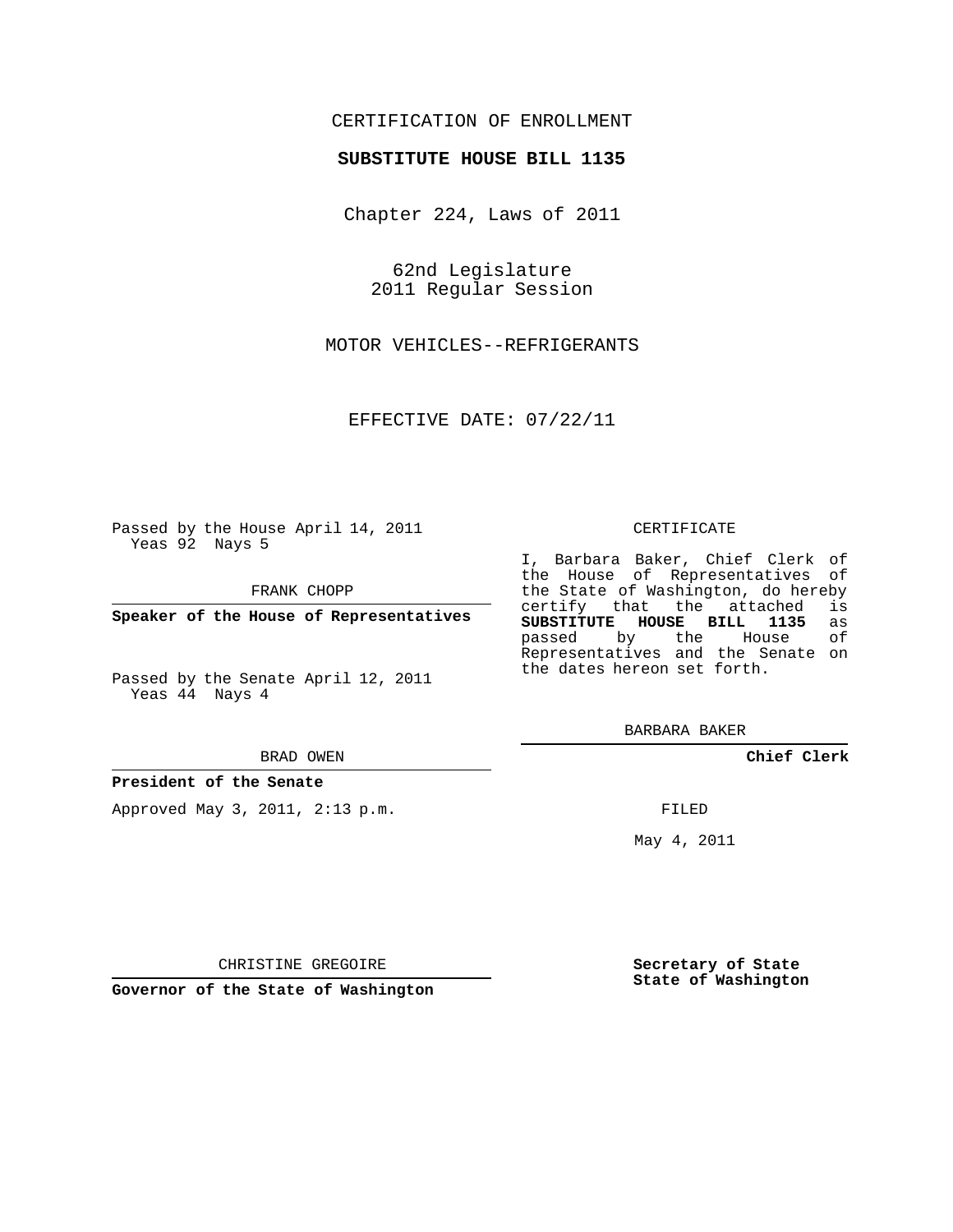# **SUBSTITUTE HOUSE BILL 1135** \_\_\_\_\_\_\_\_\_\_\_\_\_\_\_\_\_\_\_\_\_\_\_\_\_\_\_\_\_\_\_\_\_\_\_\_\_\_\_\_\_\_\_\_\_

\_\_\_\_\_\_\_\_\_\_\_\_\_\_\_\_\_\_\_\_\_\_\_\_\_\_\_\_\_\_\_\_\_\_\_\_\_\_\_\_\_\_\_\_\_

AS AMENDED BY THE SENATE

Passed Legislature - 2011 Regular Session

### **State of Washington 62nd Legislature 2011 Regular Session**

**By** House Environment (originally sponsored by Representatives Finn, Armstrong, and Upthegrove)

READ FIRST TIME 01/26/11.

 1 AN ACT Relating to refrigerants for motor vehicles; and amending 2 RCW 46.37.470.

3 BE IT ENACTED BY THE LEGISLATURE OF THE STATE OF WASHINGTON:

 4 **Sec. 1.** RCW 46.37.470 and 2009 c 256 s 1 are each amended to read 5 as follows:

 (1) "Air conditioning equipment," as used or referred to in this section, means mechanical vapor compression refrigeration equipment 8 ((<del>which</del>)) <u>that</u> is used to cool the driver's or passenger compartment of any motor vehicle.

10 (2) ((Such)) Air conditioning equipment ((shall)) must be 11 manufactured, installed, and maintained with due regard for the safety 12 of the occupants of the vehicle and the public ((and shall)). Air 13 conditioning equipment may not contain any refrigerant ((which)) that 14 is toxic to persons or ((which)) that is flammable, unless the 15 refrigerant is ((<del>included in the list published by the United States</del> 16 environmental protection agency, as it exists on July 26, 2009, as a 17  $set$  safe - alternative - motor - vehicle - air - conditioning - substitute - for 18 chlorofluorocarbon-12 under 42 U.S.C. Sec. 7671k(c)) allowed under the